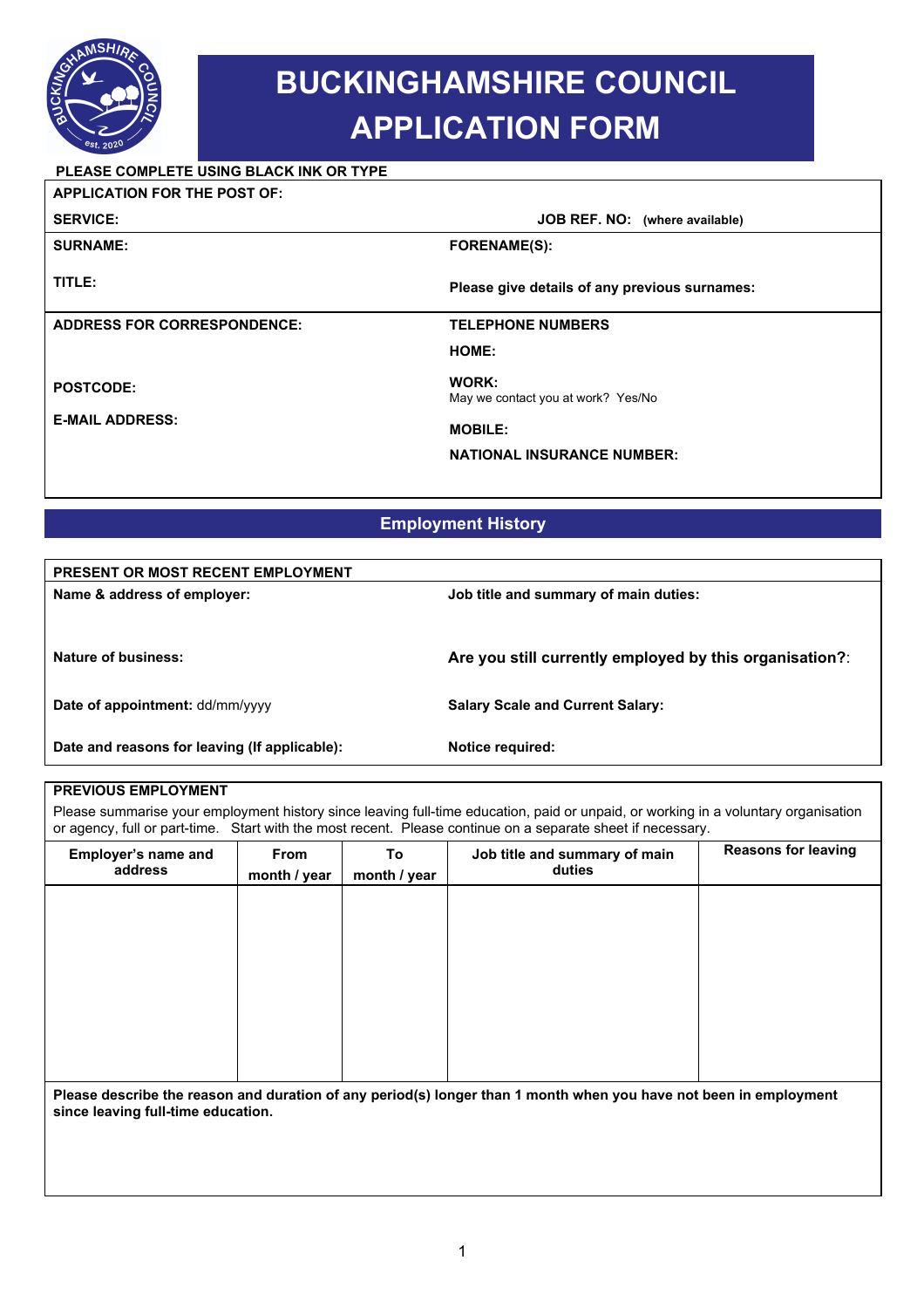#### **Qualifications and training**

#### **EDUCATIONAL AND ACADEMIC QUALIFICATIONS (Secondary, Further/Higher or work based)**

Please give details of your education with examination dates, results and qualifications obtained. Please include any training and membership of professional bodies, relevant to the application. (Please continue on a separate sheet if necessary) Evidence of qualifications may be requested.

| School, College, University | <b>Examination, course</b><br>(with dates)                                                 | From | To              | <b>Result/Qualifications gained</b> |
|-----------------------------|--------------------------------------------------------------------------------------------|------|-----------------|-------------------------------------|
|                             |                                                                                            |      |                 |                                     |
|                             |                                                                                            |      |                 |                                     |
|                             |                                                                                            |      |                 |                                     |
|                             |                                                                                            |      |                 |                                     |
|                             |                                                                                            |      |                 |                                     |
|                             |                                                                                            |      |                 |                                     |
| <b>INSERVICE TRAINING</b>   | Give details of the most recent, relevant courses attended and indicate any awards earned. |      |                 |                                     |
| <b>Course Title</b>         | Provider                                                                                   |      | <b>Duration</b> | <b>Dates</b>                        |
|                             |                                                                                            |      |                 |                                     |
|                             |                                                                                            |      |                 |                                     |
|                             |                                                                                            |      |                 |                                     |
|                             |                                                                                            |      |                 |                                     |
|                             |                                                                                            |      |                 |                                     |

#### **References**

Give details of two people who have knowledge of you in a working / educational environment, paid or unpaid. The first reference should be your present or most recent employer. If you are a student give appropriate school or college referees. References must cover a consecutive five year period**. It is the normal practice for references to be obtained before any formal interview.** 

If you were known to either of your referees by another name please give details:

| 1 <sup>st</sup><br>Referee | If this is your current employer please<br>confirm that we can contact before<br>interview. Yes/No | 2 <sub>nd</sub><br>Referee.               |
|----------------------------|----------------------------------------------------------------------------------------------------|-------------------------------------------|
| Name:                      |                                                                                                    | Name:                                     |
| <b>Position:</b>           |                                                                                                    | <b>Position:</b>                          |
| <b>Address:</b>            |                                                                                                    | <b>Address:</b>                           |
| E-mail<br>address:         |                                                                                                    | E-mail<br>address:                        |
| Tel:                       |                                                                                                    | Tel:                                      |
|                            | In what capacity does the above know you?                                                          | In what capacity does the above know you? |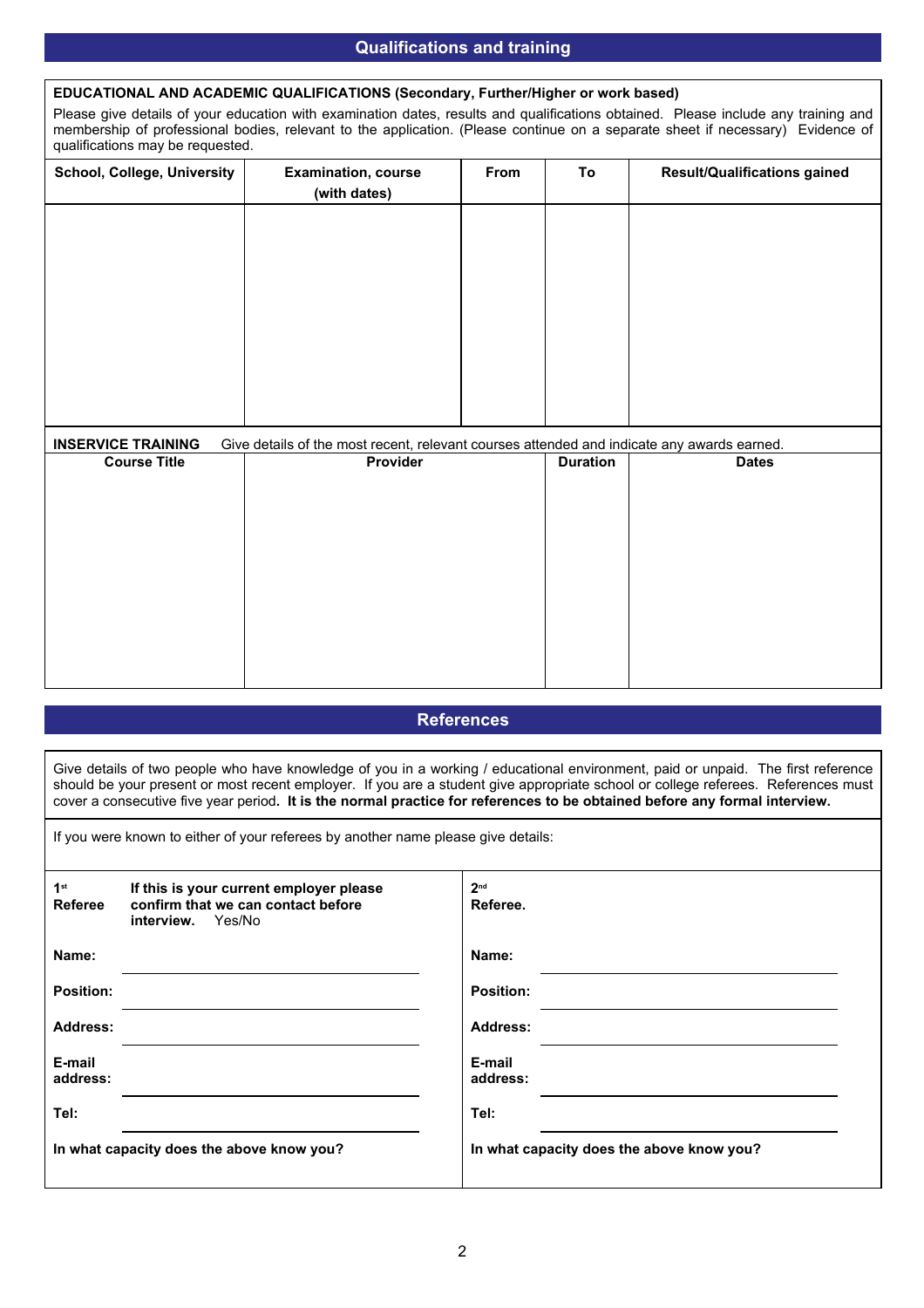#### **Achievements, personal qualities and skills**

Please use this section to say why you are applying for this job. Give details of any work or other experience you have which may be relevant to your application, including voluntary work and leisure interests. The information you provide about your experience, knowledge, skills and abilities enables us to assess whether you are the right person for the job. Make sure you read the job description and person specification before completing the application form and refer to it throughout. Provide as much information as possible, giving us examples, either from your home or work life, to show how you meet what we are looking for.

Please continue, if necessary, on a further sheet, which must be attached securely to this form.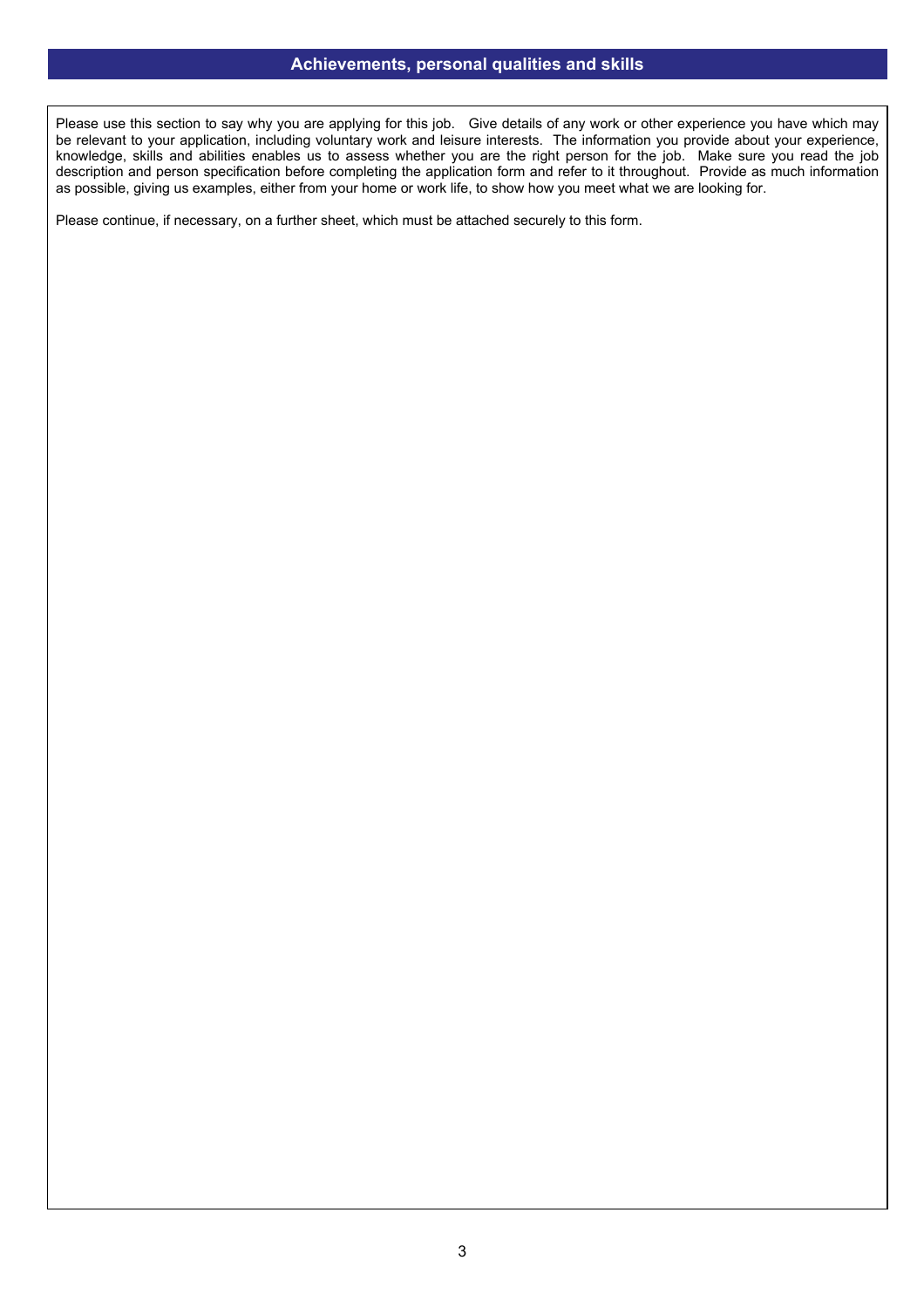| 1. To comply with Asylum and Immigration legislation you will be required to provide proof of your right to work in<br>the UK. Please confirm that you will provide that proof as part of any selection process. | Yes/No |
|------------------------------------------------------------------------------------------------------------------------------------------------------------------------------------------------------------------|--------|
| 2. Under the Working Time Directive, you should not work more than 48 hours a week. Do you plan to undertake<br>work for other employers, which would cause a breach of these regulations?                       | Yes/No |
| If so, please give details:                                                                                                                                                                                      |        |
| 3. Do you hold a full current driving licence?                                                                                                                                                                   | Yes/No |
| 4. Are you able to travel to different locations across the County?                                                                                                                                              | Yes/No |
| 5. Have you ever been subject to any disciplinary action by your employer or professional body?                                                                                                                  | Yes/No |
| If yes, please give details                                                                                                                                                                                      |        |
| 6. Are you a relative or partner of any County Councillor, employee of this authority and/or school governor?                                                                                                    | Yes/No |
| If yes, please state name of person and relationship:                                                                                                                                                            |        |
| 7. If you have a disability, please let us know of any special arrangements you may need to make if you are short<br>listed for interview:                                                                       |        |
| 8. Where did you see the advertisement for this post? Please circle or delete as appropriate:                                                                                                                    |        |
| BC job website - BC social media - TES - School website - Careers fair - other website                                                                                                                           |        |
|                                                                                                                                                                                                                  |        |
|                                                                                                                                                                                                                  |        |
|                                                                                                                                                                                                                  |        |

**Additional Information**

# **Declaration**

I agree that any offer of employment with Buckinghamshire Council is subject to satisfactory evidence of the right to work in the UK, satisfactory references, DBS check and other pre-employment vetting checks. In accordance with the Data Protection Act (2018), Buckinghamshire Council will hold and use my personal information about me for personnel reasons and to enable the organisation to keep in touch with me. This information will be stored in both manual and/or computer form. I understand that my data will be used in connection with recruitment and may be passed to non-BC employees, such as School Governors, Consultants and referees in connection with my application for a role. If unsuccessful, information will be held in line with our retention standards.

This authority is under a duty to protect the public funds it administers, and to this end may use the information you have provided on this form for the prevention and detection of fraud. It may also share this information with other bodies responsible for auditing or administering public funds for these purposes.

For further information, see our Privacy Policy.

I confirm that the information given in this application and any attachments is factually correct and complete and I understand that any false information may, in the event of employment, result in dismissal or disciplinary action by the Council.

**Signed: Date:**  / /

Applications should be sent directly to the recruiting school, unless otherwise stated in the advert. You can find the appropriate email/postal address under the relevant entry in the Buckinghamshire Council Schools Directory on https://services.buckscc.gov.uk/school-admissions/schools

If you have not been contacted within 3 weeks of the closing date, you must assume that your application has, on this occasion, been unsuccessful.

Please complete the recruitment monitoring form. Application form updated March 2020